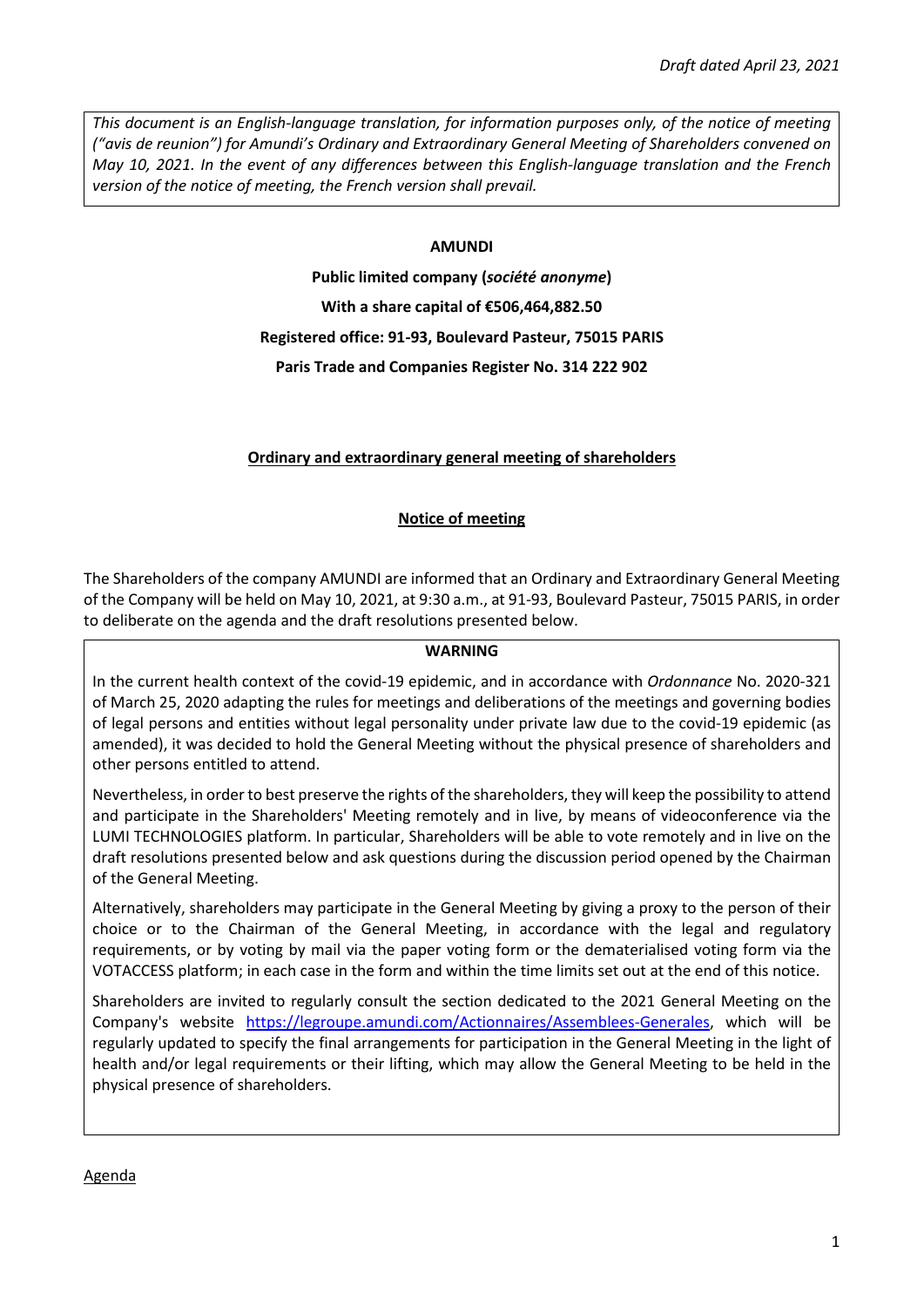Competence of the ordinary General Meeting

- Approval of the Company's financial statements for the 2020 fiscal year
- Approval of the consolidated financial statements for the 2020 fiscal year
- Appropriation of net income for the fiscal year and payment of the dividend
- Approval of the agreements governed by the provisions of Articles L. 225-38 et seq. of the French Commercial Code
- Approval of the information referred to in Article L. 22-10-9 I of the French Commercial Code included in the corporate governance report
- Approval of the fixed, variable and exceptional items comprising the total compensation and benefits of any kind paid during the 2020 fiscal year, or granted for the 2020 fiscal year, to Mr. Yves Perrier, Chief Executive Officer
- Approval of the compensation policy applicable to Directors for the 2021 fiscal year, pursuant to Article L. 22-10-8 II of the French Commercial Code
- Approval of the compensation policy applicable to the Chief Executive Officer, for the period from January 1, 2021 to May 10, 2021 inclusive, pursuant to Article L. 22-10-8 II of the French Commercial Code
- Approval of the compensation policy applicable to the Chief Executive Officer, for the period from May 11, 2021 to December 31, 2021 inclusive, pursuant to Article L 22-10-8 II of the French Commercial Code
- Approval of the compensation policy applicable to the Chairman of the Board of Directors, for the period from January 1, 2021 to May 10, 2021 inclusive, pursuant to Article L. 22-10-8 II of the French Commercial Code
- Approval of the compensation policy applicable to the Chairman of the Board of Directors, for the period from May 11, 2021 to December 31, 2021 inclusive, pursuant to Article L. 22-10-8 II of the French Commercial Code
- Consultation on the overall amount of compensation paid during the previous fiscal year to the senior managers, within the meaning of Article L. 511-13 of French Monetary and Financial Code and the categories of employees identified according to Article L. 511-71 of the French Monetary and Financial Code
- Approval of the appointment of Michèle Guibert as Director
- Renewal of Michèle Guibert's term as Director
- Renewal of William Kadouch-Chassaing's term as Director
- Renewal of Michel Mathieu's term as Director
- Non-renewal of Henri Buecher's term as Director
- Appointment of Patrice Gentié as a new Director
- Non-renewal of ERNST & YOUNG et AUTRES as Co-principal Statutory Auditor
- Appointment of MAZARS as new Co-principal Statutory Auditor
- Non-renewal of PICARLE et Associés as Deputy Statutory Auditor
- Authorization to the Board of Directors to trade in the Company's own shares

Competence of the extraordinary General Meeting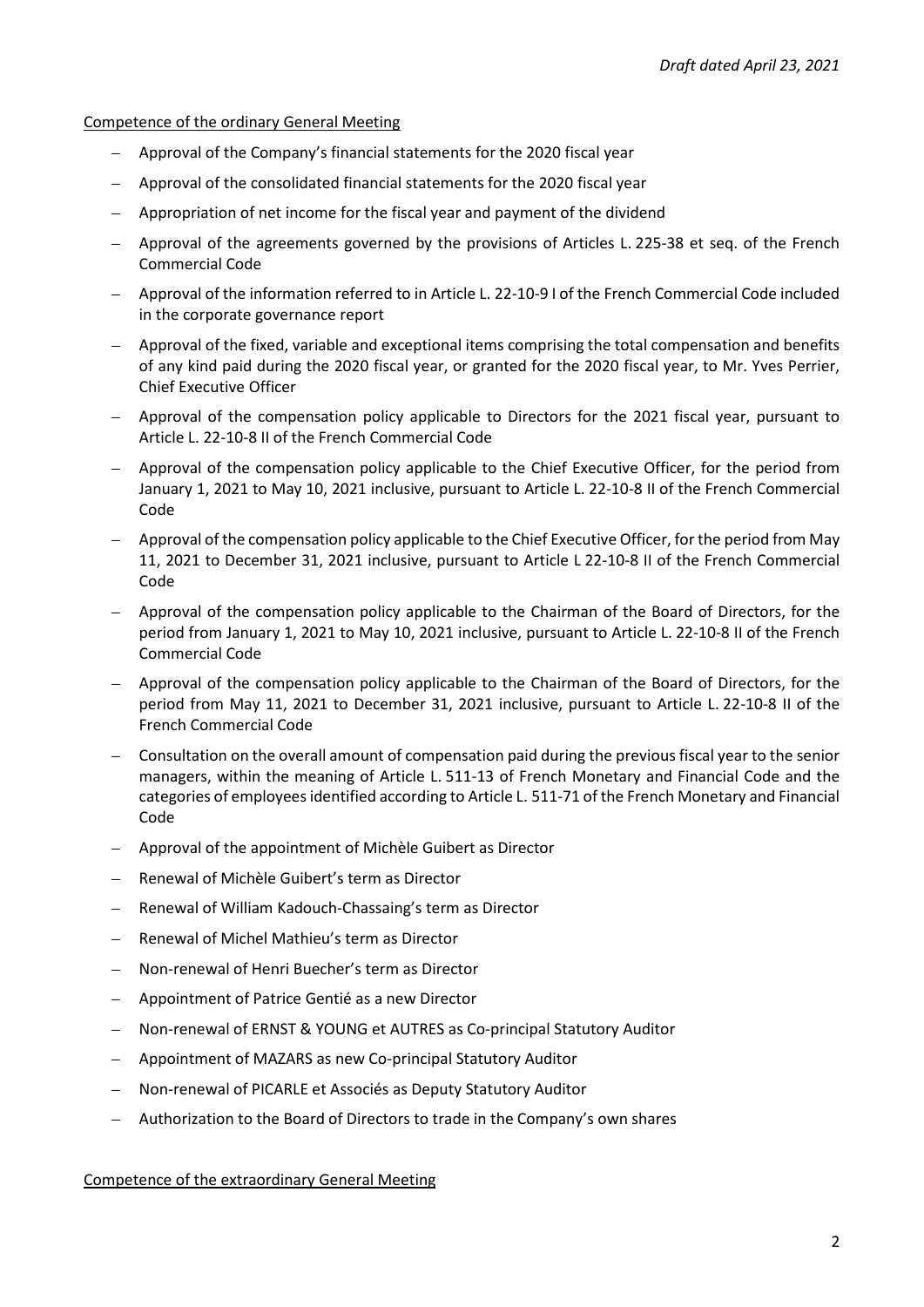- Delegation of competence to the Board of Directors to increase the share capital of the Company or of another company through the issuance of shares and/or securities granting access, immediately or in the future, to the Company's share capital, with preferential subscription rights
- Option to issue shares and/or securities granting access, immediately or in the future, to shares to be issued by the Company in consideration for contributions in kind consisting of shares or securities granting access to share capital
- Delegation of competence to the Board of Directors to increase the share capital of the Company or of another company through the issuance of shares and/or securities granting access, immediately or in the future, to the Company's share capital reserved for participants in Company savings plans without preferential subscription rights
- Authorization to the Board of Directors to grant performance shares (outstanding or newly issued) to some or all Group employees and corporate officers
- Authorization to the Board of Directors to reduce the share capital through the cancellation of treasury shares
- Amendment of Article 19 of the Articles of Association
- Amendment of the Articles of association in order to take note of the renumbering of the French Commercial Code resulting from Ordinance No. 2020-1142 of September 16, 2020 creating, within the French Commercial Code, a chapter relating to companies whose securities are admitted to trading on a regulated market or on a multilateral trading facility
- Powers to carry out formalities

The full text of the draft resolutions to be submitted to the vote of the General Meeting was published in the notice of meeting in the Bulletin des Annonces Légales Obligatoires (BALO) of April 2, 2021 (Bulletin No. 40 - Announcement No. 2100758). However, shareholders are advised that the twenty-sixth resolution (Authorization to the Board of Directors to grant performance shares (outstanding or newly issued) to some or all Group employees and corporate officers) is adjusted as follows in order to take into account the new compensation policy for corporate officers: in the fourth paragraph, it should read:

**\_\_\_\_\_\_\_\_\_\_\_\_\_\_\_\_\_\_\_\_\_\_\_** 

"3. resolves that for each fiscal year, the total number of shares outstanding or to be issued, allocated pursuant to this authorization to executive corporate officers of the Company may not represent more than 0.1% of the share capital as of the date of this meeting"

#### Instead of

"3. resolves that for each fiscal year, the total number of shares outstanding or to be issued, allocated pursuant to this authorization to executive corporate officers of the Company may not represent more than 5% of the performance shares allocated during said fiscal year pursuant to this authorization"

The rest of the draft resolutions remain unchanged.

# **Formalities to be accomplished prior to participating in the General Meeting of Shareholders**

**Reminder: in the current health context of the covid-19 epidemic, and in accordance with** *Ordonnance* **No. 2020-321 of March 25, 2020 adapting the rules for meetings and deliberations of the governing bodies of legal persons and entities without legal personality under private law due to the covid-19 epidemic (as amended), it was decided to hold the General Meeting without the physical presence of the shareholders and other persons entitled to attend.**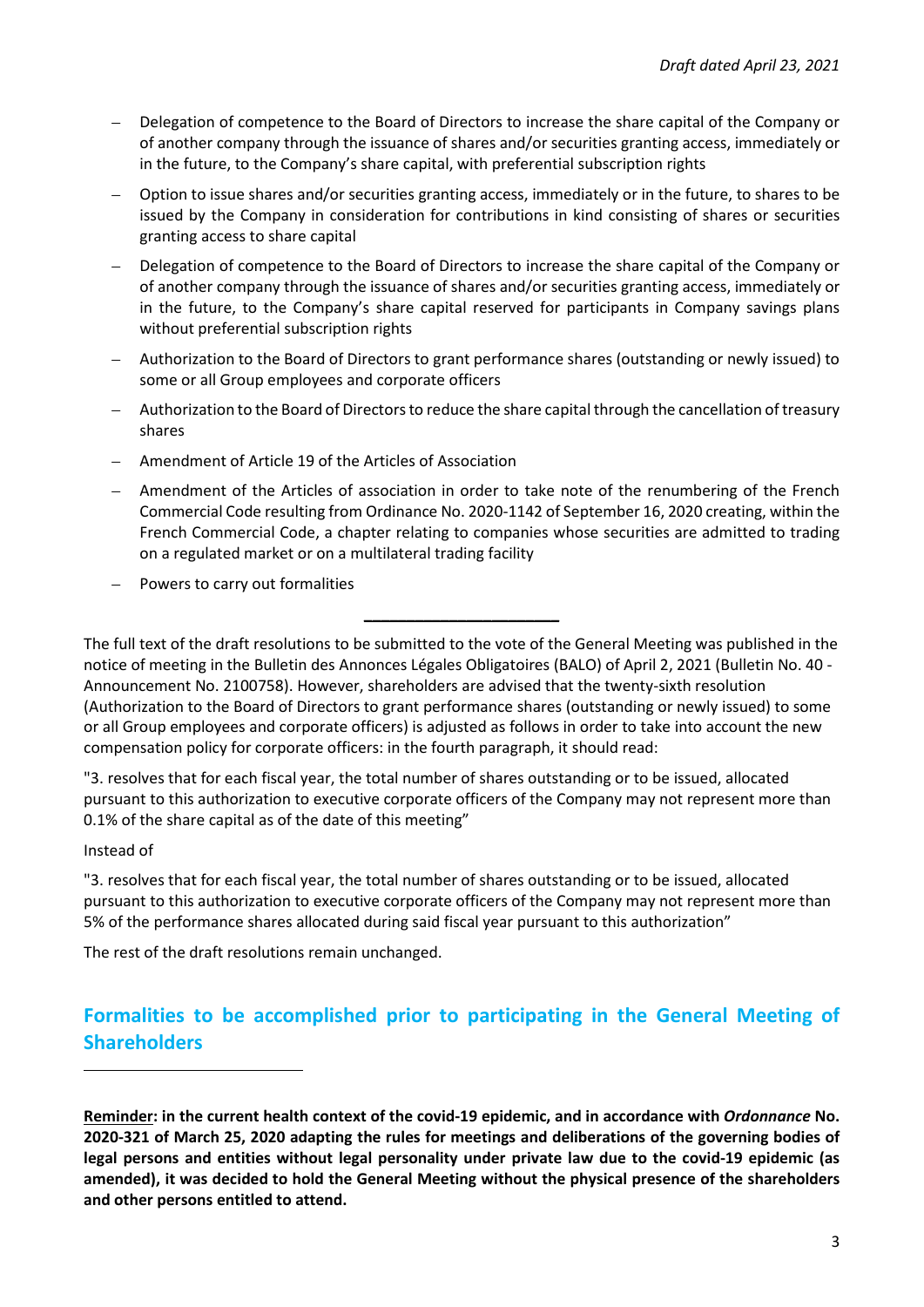# **However, in order to preserve the rights of shareholders, the Board decided to organize the Meeting by videoconference.**

Under these conditions, any shareholder is entitled to participate in the General Meeting of Shareholders regardless of the number of shares held under the legal and regulatory conditions in force:

- either **by attending in person via video conference**,
- or **by voting remotely**,
- or **by being represented at the Meeting**: by giving a proxy to the Chairman of the Meeting, to his spouse or partner with whom a civil solidarity pact has been concluded, to another shareholder, or to any person (natural or legal) of his or her choice under the conditions prescribed in Article L. 225-106 of the French Commercial Code or, alternatively, without indicating a proxy, it being specified that for any proxy given by a shareholder without indicating a proxy, the Chairman of the Meeting shall vote in favour of the adoption of the draft resolutions presented or approved by the Board of Directors and against the adoption of all other draft resolutions.

**This right to participate to the Meeting is subject to the registration of shares in the name of the shareholder**, either in the Company's register (registered shares), or with the financial intermediary where he holds his shares (bearer shares) **no later than two working days before the date of the General Meeting, namely May 6, 2021, midnight, Paris time**.

For **holders of registered shares** (pure or administered), registration in the Company's share registrar two business days before the meeting, *i.e*., on **May 6, 2021** at **midnight**, Paris time, is sufficient for them to participate in the General Meeting of Shareholders.

For **holders of bearer shares**, registration of the shares in the bearer share accounts of an authorized intermediary must be proven by a share ownership certificate delivered by the intermediary under the terms provided for in Article R. 22-10-28 of the French Commercial Code, and must be appended to the proxy and remote voting form, including for shareholders indicating their wish to take part in the General Meeting by videoconference in said form.

A shareholder who has already cast a remote vote, sent a proxy or expressed a wish to participate by videoconference may sell all or part of his or her shares at any time. However, if the transfer occurs before the second business day preceding the General Meeting, *i.e.*, **May 6, 2021**, at **0:00 a.m.**, Paris time, the Company shall invalidate or modify the remote vote or the proxy, as the case may be, and shall terminate access to the VOTACCESS platform and to the LUMI TECHNOLOGIES platform, as applicable. To this end, the authorised intermediary holding the account shall notify the Company or its authorised agent of the transfer and send it the necessary information. No transfer or other transaction carried out after May 6, 2021, at 0:00 a.m. Paris time, regardless of the means used, will be notified by the authorised intermediary or taken into consideration by the Company, notwithstanding any agreement to the contrary (Article R. 22-10-28 of the French Commercial Code).

# **1. Methods of participating in the General Meeting**

# *A. Participating in the General Meeting by video conference*

Shareholders wishing to participate personally in the General Meeting by videoconference should proceed in one of the following ways within the specified time limits:

i. By post

For **registered shareholders** (pure or administered): each registered shareholder automatically receives the single form, attached to the notice of meeting, which must be completed, specifying that the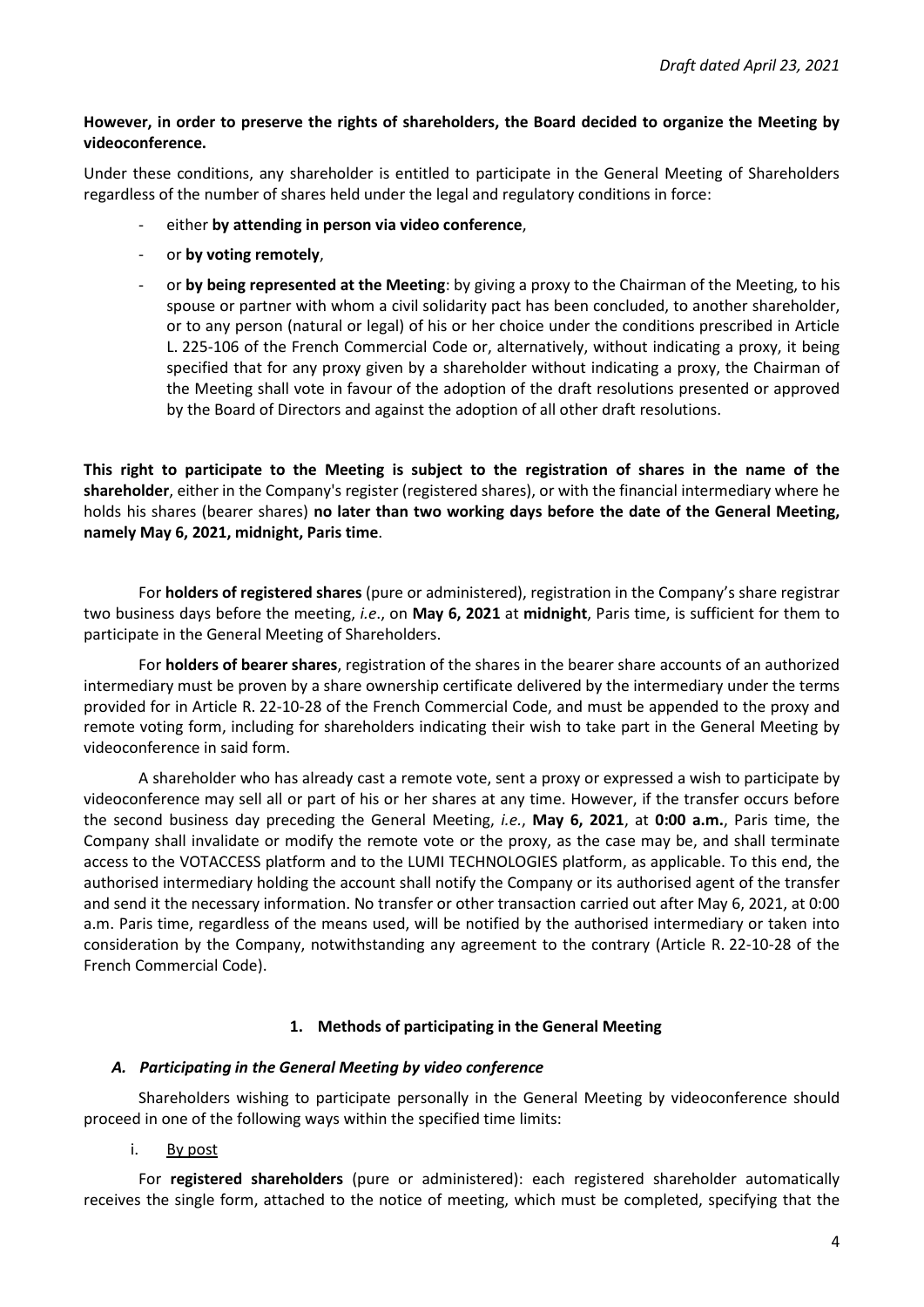shareholder wishes to participate in the General Meeting by videoconference, as well as the reply coupon indicating the shareholder's mobile phone number and the e-mail address that the shareholder wishes to use for this purpose, then return them signed using the T envelope attached to the notice of meeting or by post to CACEIS Corporate Trust, Service Assemblées Générales - 14, rue Rouget de Lisle, 92862 Issy-les-Moulineaux Cedex 9.

For **bearer shareholders**: ask the authorised intermediary who manages their securities account to send a certificate of participation to CACEIS Corporate Trust, specifying that they wish to participate in the General Meeting by videoconference, as well as their mobile phone number and the e-mail address they wish to use for this purpose.

The forms and the elements necessary for participation in the General Meeting by videoconference must be received by CACEIS Corporate Trust, duly completed and signed, at the latest three days before the Meeting, i.e. on **7 May 2021, failing which** they will not be taken into account.

ii. By Internet

## - For **registered shareholders** (pure or administered) :

Registered shareholders who wish to participate in the General Meeting by videoconference must, in order to access the dedicated and secure VOTACCESS website, connect to the OLIS Shareholder website at the following address: [https://www.nomi.olisnet.com.](https://www.nomi.olisnet.com/)

"Pure" registered shareholders should log on to the OLIS Shareholder website using the login details on the single form sent with the notice of meeting brochure and the password they usually use to consult their account.

"Administered" registered shareholders should log on to the OLIS Shareholder website using the login details on the single form sent with the notice of meeting and follow the on-screen instructions on the OLIS Shareholder website.

Once connected, pure or administered registered shareholders should follow the on-screen instructions on the OLIS Shareholder website to access the VOTACCESS website where they can indicate their participation in the General Meeting by videoconference.

For any connection problems, shareholders are invited to contact CACEIS Corporate Trust, Investor Relations Department, by telephone on +33 (0)1 57 78 34 44 from Monday to Friday from 8:30 a.m. to 5:30 p.m. (Paris time) or by e-mail at the following address: ct-contact@caceis.com.

#### - For **bearer shareholders** :

It is the responsibility of bearer shareholders who wish to participate in the General Meeting by videoconference to find out from their account-holding institution whether or not it is connected to the Meeting's dedicated, secure VOTACCESS website and, if so, whether this access is subject to special conditions of use.

If the shareholder's account-holding institution is connected to the VOTACCESS website, the shareholder must identify himself on the Internet portal of his account-holding institution with his usual access codes. The shareholder must then follow the instructions on the screen on the Internet portal of his account-holding institution in order to access the VOTACCESS website where he can indicate his participation in the General Meeting by videoconference.

On the VOTACCESS platform, registered or bearer shareholders must request an admission card and fill in the fields in the "Participate in the virtual meeting" tab in order to communicate their mobile phone number including the country code and the e-mail address they wish to use for this purpose.

The VOTACCESS website will be open from April 19, 2021 at 9:00 a.m. until the day before the General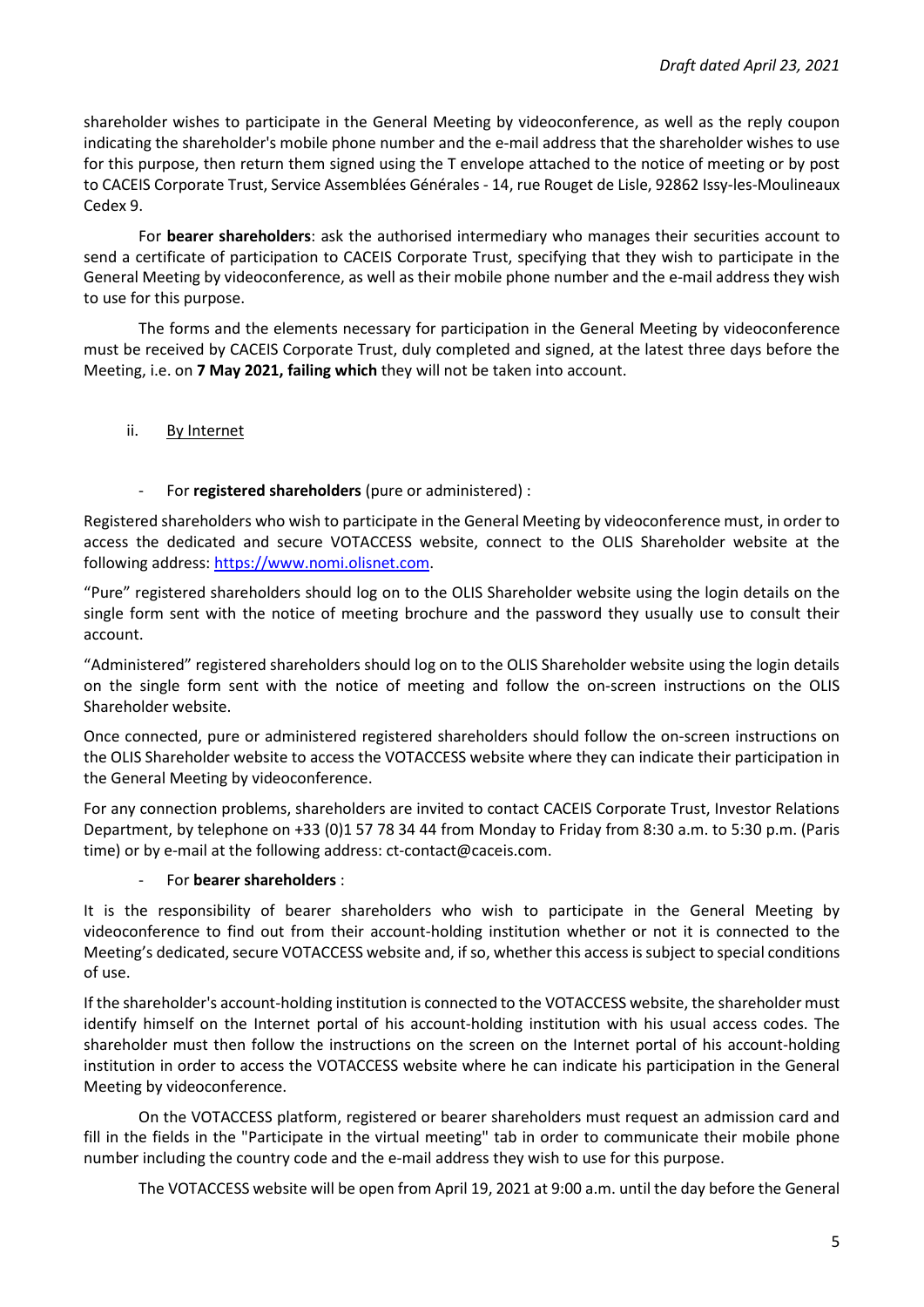Meeting, *i.e.*, **May 9, 2021** at **3:00 p.m.**, Paris time. In order to avoid any possible congestion of the VOTACCESS website, shareholders are advised not to wait until the day before the Meeting to enter their instructions.

It is the shareholder's responsibility to ensure that all information required to participate in the General Meeting by videoconference (including the mobile phone number and e-mail address provided) is valid, complete and unencrypted. If this is not the case, the shareholder will be contacted by CACEIS Corporate Trust to the extent possible, but there can be no guarantee that the shareholder will be able to participate in the General Meeting by videoconference.

Shareholders who will not have transmitted their request under the above mentioned conditions, before May 7, 2021, for the paper form, or before May 9, 2021, at 3 p.m., Paris time, on the Votaccess platform, will not be able to participate in the General Meeting by video conference.

Shareholders who have thus expressed their wish to participate in the General Meeting remotely and live by videoconference will receive, at the latest two hours before the start of the Meeting, an e-mail containing their identifier and an SMS containing the corresponding password, to connect to the LUMI TECHNOLOGIES platform via which they will be able to participate in the General Meeting.

On the date of the General Meeting, these shareholders will be able to connect on the Internet to the LUMI TECHNOLOGIES platform from 9:30 a.m. (Paris time), at the following address: <https://web.lumiagm.com/111113270>(meeting number **111 113 270**) using the login and password thus received. By following the instructions given to them on the screen on the LUMI TECHNOLOGIES platform, they will be able to attend the live broadcast of the General Meeting, ask their questions, if they wish, during the discussion session which will be opened by the Chairman of the General Meeting, and express their vote on the resolutions presented to the General Meeting.

# *B. To vote by proxy or by post*

Shareholders wishing to vote remotely or by post prior to the General Meeting should do one of the following within the specified timeframe:

i. By post

- For **registered shareholders** (pure and administered): complete the single form, attached to the notice of meeting received automatically by each registered shareholder, specifying that they wish to be represented or to vote by mail, then return the signed form using the T envelope attached to the notice of meeting or by mail to CACEIS Corporate Trust, Service Assemblées Générales - 14, rue Rouget de Lisle, 92862 Issy-les-Moulineaux Cedex 9.

- For holders of **bearer shares**: (i) request the single form from the financial intermediary who manages their shares, as from the date of the General Meeting, (ii) complete the form, specifying the wish to be represented or to vote by mail, and then (iii) return it signed, together with a certificate of participation issued by the financial intermediary, by mail to CACEIS Corporate Trust, Service Assemblées Générales - 14, rue Rouget de Lisle, 92862 Issy-les-Moulineaux Cedex 9.

Single forms must be received by CACEIS Corporate Trust duly completed and signed no later than three days before the meeting, *i.e.*, **May 7, 2021,** failing which they will not be taken into account. Proxy voting forms with the indication of proxies must be received by CACEIS Corporate Trust duly completed and signed at the latest four days before the Meeting, *i.e.*, on **May 6,2021**, failing which they cannot be taken into account.

- ii. By Internet
	- For **registered shareholders** (pure or administered) :

Registered shareholders who wish to vote by Internet, or to appoint or revoke a proxy online, prior to the Meeting, must connect to the OLIS Shareholder website at [https://www.nomi.olisnet.com](https://www.nomi.olisnet.com/) in order to access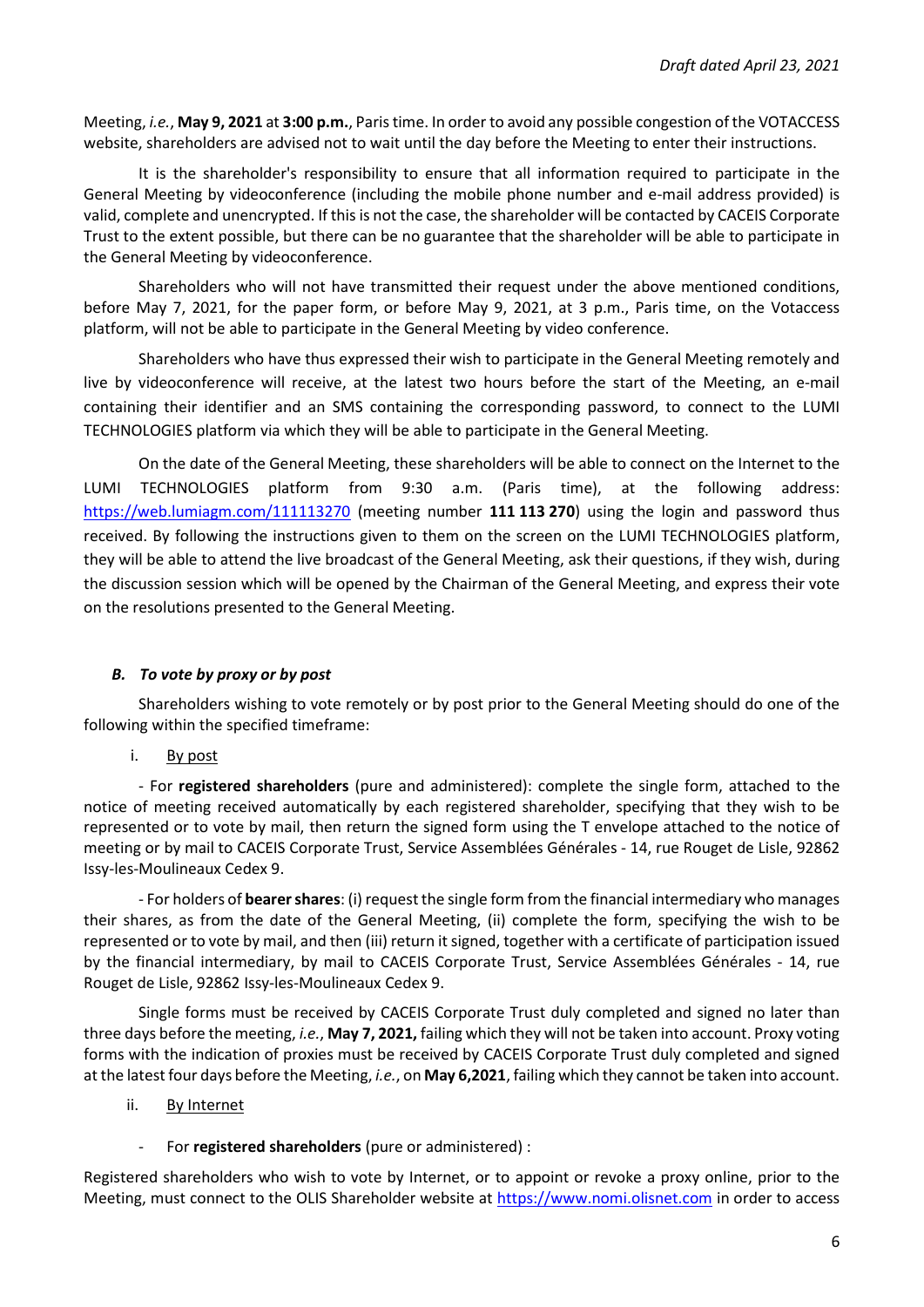the dedicated secure VOTACCESS website.

"Pure" registered shareholders should log on to the OLIS Shareholder website using the login details on the single form sent with the notice of meeting brochure and the password they usually use to consult their account.

"Administered" registered shareholders should log on to the OLIS Shareholder website using the login details on the single form sent with the notice of meeting and follow the on-screen instructions on the OLIS Shareholder website.

Once connected, pure or administered registered shareholders will have to follow the on-screen instructions on the OLIS Shareholder site in order to access the VOTACCESS site where they can vote, or appoint or revoke a proxy.

For any connection problems, shareholders are invited to contact CACEIS Corporate Trust, Investor Relations Department, by telephone on +33 (0)1 57 78 34 44 from Monday to Friday from 8:30 a.m. to 5:30 p.m. (Paris time) or by e-mail at the following address: ct-contact@caceis.com.

## - For **bearer shareholders** :

It is the responsibility of bearer shareholders who wish to vote by Internet, or appoint or revoke a proxy online, before the Meeting, to find out from their account-holding institution whether or not it is connected to the Meeting's dedicated secure VOTACCESS website and, if so, whether this access is subject to any special conditions of use.

If the shareholder's account-holding institution is connected to the VOTACCESS site, the shareholder must identify himself or herself on the Internet portal of his or her account-holding institution with his or her usual access codes. They must then follow the on-screen instructions on the Internet portal of their account-holding institution in order to access the VOTACCESS site where they can vote or appoint or revoke a proxy.

The VOTACCESS website will be open from April 19, 2021 at 9:00 a.m. until the day before the General Meeting, *i.e.*, **May 9, 2021** at **3:00 p.m.**, Paris time. In order to avoid any possible congestion of the VOTACCESS website, shareholders are advised not to wait until the day before the Meeting to enter their instructions.

The proxy and/or postal voting form will also be made available to shareholders on the issuer's website https://legroupe.amundi.com/Actionnaires/Assemblees-Generales.

In accordance with the provisions of Article R. 22-10-24 of the French Commercial Code, notification of the appointment and revocation of a proxy may also be made by electronic means, as follows:

- for **registered shareholders** (pure or administered): by sending an e-mail to the following address **[ct](mailto:ct-mandataires-assemblees@caceis.com)[mandataires-assemblees@caceis.com](mailto:ct-mandataires-assemblees@caceis.com)** specifying their surname, first name, address and CACEIS Corporate Trust identifier for pure registered shareholders (information available at the top left of their securities account statement) or their identifier with their financial intermediary for administered registered shareholders, as well as the surname and first name of the appointed or revoked proxy;

- for **bearer shareholders**: by sending an e-mail to the following address **[ct-mandataires](mailto:ct-mandataires-assemblees@caceis.com)[assemblees@caceis.com](mailto:ct-mandataires-assemblees@caceis.com)** specifying their full name, address and bank references as well as the name and surname of the appointed or revoked proxy, together with the certificate of participation issued by the intermediary.

Only duly signed notifications of appointment or revocation of mandates, completed and received no later than four days before the date of the General Meeting, *i.e.*, **May 6, 2021**, for the appointments or revocations of mandates expressed, may be sent to the above-mentioned e-mail address; any other request or notification relating to another subject may not be taken into account and/or processed.

# *C. Processing of mandates (proxy voting instructions)*

As the General Meeting is held without the physical presence of the shareholders, two solutions are available to proxies for the exercise of their mandate(s):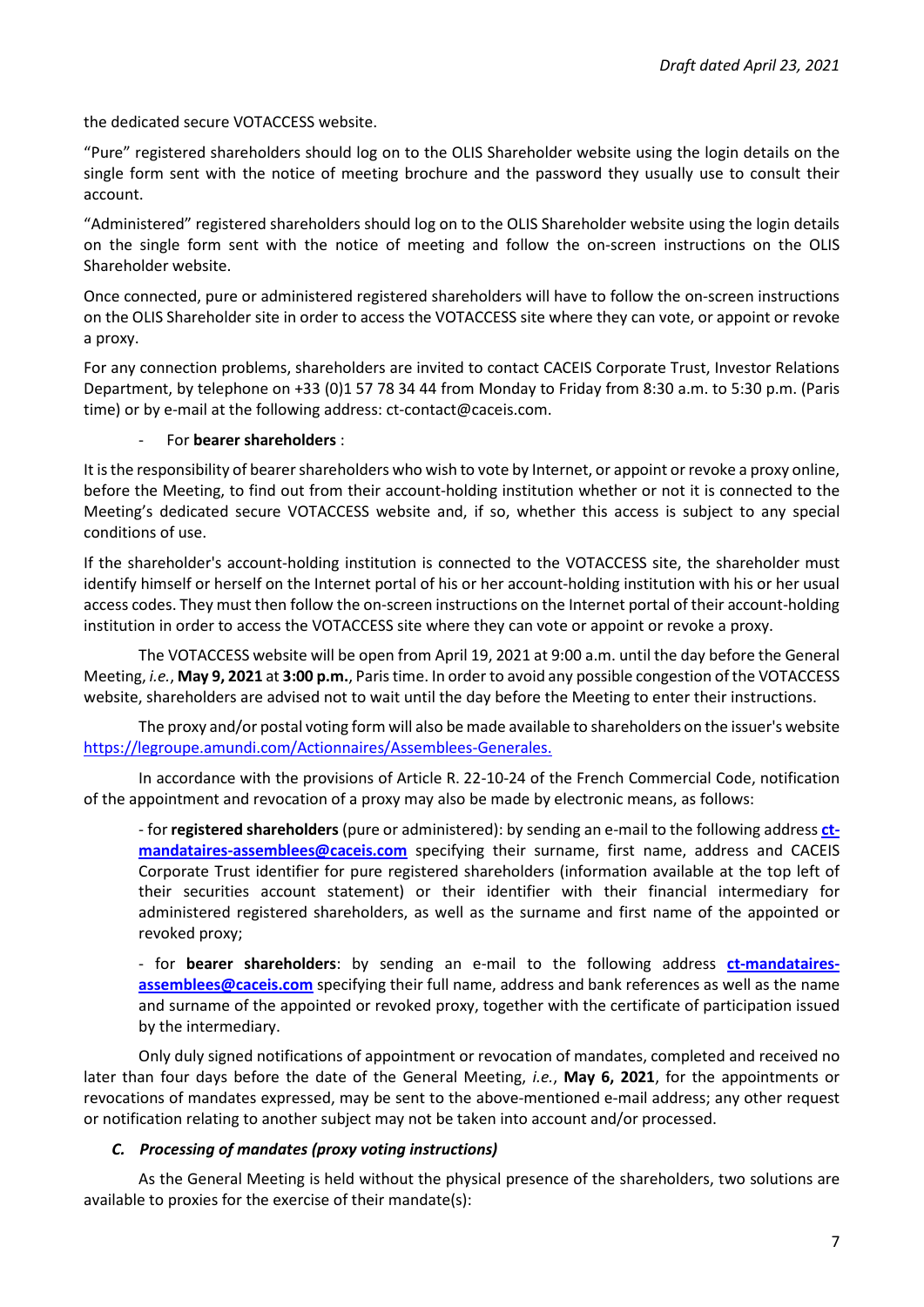- i. Either they vote prior to the General Meeting: They must then send their instructions for the exercise of their mandates to CACEIS Corporate Trust electronically at the following address: [ct](mailto:ct-mandataires-assemblees@caceis.com)[mandataires-assemblees@caceis.com,](mailto:ct-mandataires-assemblees@caceis.com) via the single participation form in the form of a postal vote, no later than the fourth day preceding the date of the Meeting, *i.e.*, **May 6, 2021**. The form must mention their quality of proxy.
- ii. Or they wish to attend the General Meeting by videoconference: they must send a request to CACEIS Corporate Trust electronically at the following address: [ct-mandataires](mailto:ct-mandataires-assemblees@caceis.com)[assemblees@caceis.com t](mailto:ct-mandataires-assemblees@caceis.com)o participate in the Meeting via the exercise of their mandate(s) no later than the fourth day preceding the date of the Meeting, *i.e.*, **May 6, 2021**. They must provide their mobile phone number and the e-mail address they wish to use for this purpose.

#### *D. Procedure for changing the mode of participation*

In accordance with Article 7 of Decree No. 2020-418 of April 10, 2020 (as amended), a shareholder who has already cast a postal vote, sent a proxy or expressed a wish to participate by videoconference, may choose another method of participation in the General Meeting, provided that the instruction to do so reaches the Company within a timeframe that is compatible with the provisions of the first paragraph of Article R. 225- 77 and Article R. 225-80 of the French Commercial Code. Notwithstanding the second sentence of Article R. 225-80 of the French Commercial Code, previous instructions received will be revoked.

To this end, registered shareholders who wish to change their mode of participation are requested to send their new voting instruction by returning the single form, duly completed and signed, by e-mail to the following address: [ct-mandataires-assemblees@caceis.com.](mailto:ct-mandataires-assemblees@caceis.com) The form must indicate the shareholder's identifier, name, first name and address, the words *"New instruction - cancels and replaces",* and be dated and signed. Registered shareholders should attach a copy of their identity document and, if applicable, a power of attorney from the legal entity they represent.

Bearer shareholders are requested to contact their financial intermediary, who will send the new instruction to CACEIS Corporate Trust, together with a certificate of participation proving their status as shareholder.

#### **2. Submission of written questions**

Shareholders may submit written questions to the Company in accordance with Article R. 225-84 of the French Commercial Code*.* These questions should be addressed to the Chairman of the Board of Directors at the following address: **Amundi - Written questions to the AGM - BSC/COA/LIF - 90 boulevard Pasteur - CS21564 - 75730 Paris cedex 15**, by registered post with acknowledgement of receipt or by email at the following email address: **[questions-ecrites-ag@amundi.com,](mailto:questions-ecrites-ag@amundi.com)** no later than four days prior to the fourth business day before the date of General Meeting, *i.e.*, **May 6, 2021**. In order to be considered, these questions must be accompanied by a certificate of registration.

#### **3. Documents made available to shareholders**

In accordance with legal and regulatory requirements, all of the documents that must be provided at the General Meeting will be made available to shareholders, within the applicable time frame, at Amundi's registered office or sent upon request sent to CACEIS Corporate Trust.

In addition, the documents to be presented at the General Meeting as well as the other information and documents provided for in Article R. 22-10-23 of the French Commercial Code will be available on the Company's website, [https://legroupe.amundi.com/Actionnaires/Assemblees-Generales.](https://legroupe.amundi.com/Actionnaires/Assemblees-Generales)

In accordance with the provisions of *Ordonnance* No. 2020-321 of 25 March 2020, the communication of information or a document will be validly made by electronic message, provided that the shareholder indicates in his request the electronic address to which it can be made. Shareholders are thus encouraged to provide their e-mail address when making any request.